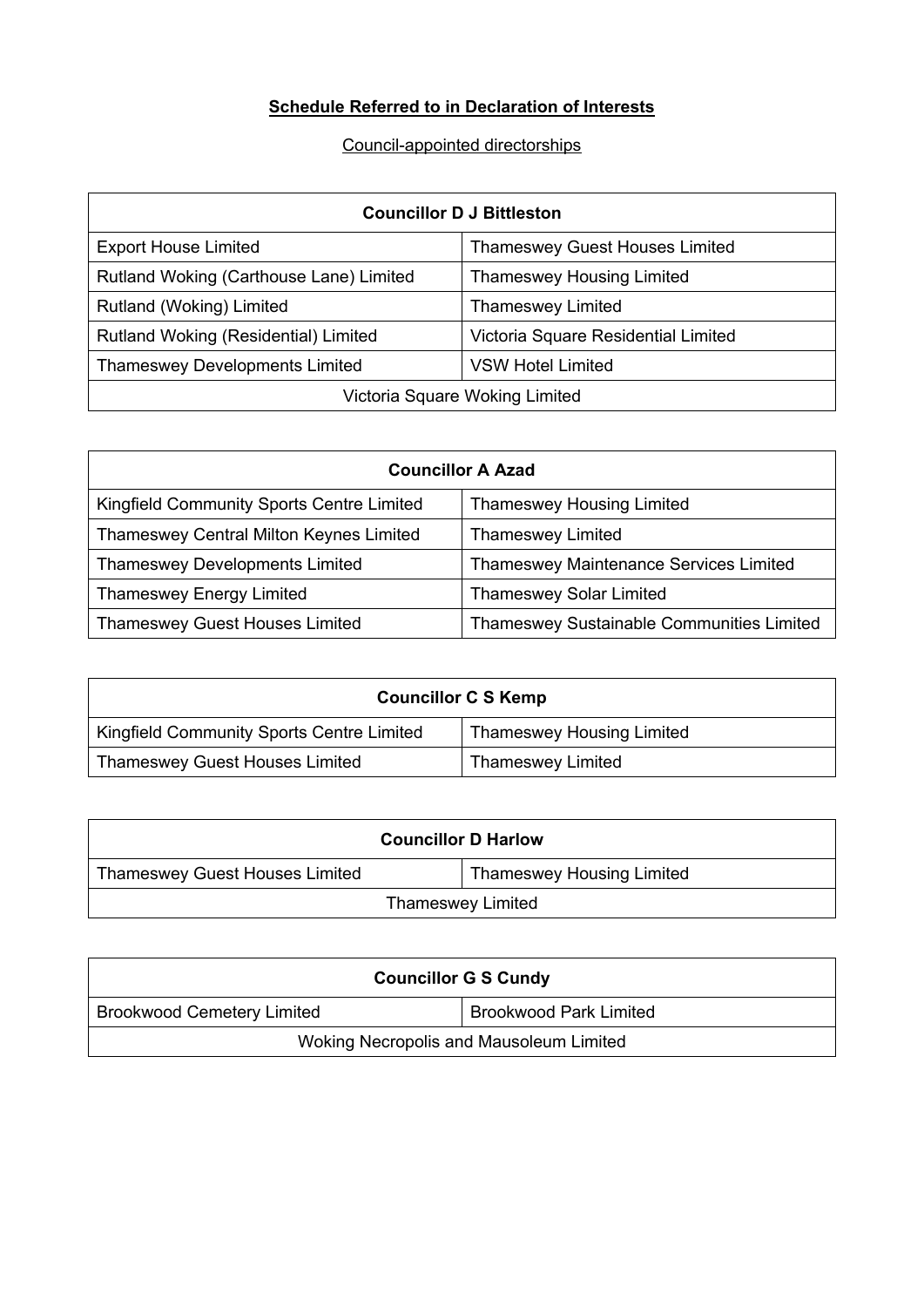| <b>Ray Morgan, Chief Executive</b>            |                                     |
|-----------------------------------------------|-------------------------------------|
| <b>Export House Limited</b>                   | <b>Thameswey Limited</b>            |
| Rutland Woking (Carthouse Lane) Limited       | Victoria Square Residential Limited |
| Rutland Woking (Residential) Limited          | <b>VSW Hotel Limited</b>            |
| Rutland (Woking) Limited                      | Victoria Square Woking Limited      |
| <b>Thameswey Maintenance Services Limited</b> | <b>Woking Shopping Limited</b>      |

| Douglas Spinks, Deputy Chief Executive                      |                                                  |
|-------------------------------------------------------------|--------------------------------------------------|
| <b>Brookwood Cemetery Limited</b>                           | <b>Thameswey Energy Limited</b>                  |
| <b>Brookwood Park Limited</b>                               | <b>Thameswey Limited</b>                         |
| <b>Energy Centre for Sustainable Communities</b><br>Limited | Thameswey Solar Limited                          |
| <b>Export House Limited</b>                                 | <b>Thameswey Sustainable Communities Limited</b> |
| <b>Thameswey Central Milton Keynes Limited</b>              | Woking Necropolis and Mausoleum Limited          |
| <b>Woking Shopping Limited</b>                              |                                                  |

| Peter Bryant, Director of Legal and Democratic Services               |                                                  |
|-----------------------------------------------------------------------|--------------------------------------------------|
| <b>Brookwood Cemetery Limited</b>                                     | <b>Thameswey Energy Limited</b>                  |
| <b>Brookwood Park Limited</b>                                         | <b>Thameswey Guest Houses Limited</b>            |
| Energy Centre for Sustainable Communities<br>Limited                  | <b>Thameswey Housing Limited</b>                 |
| Kingfield Community Sports Centre Limited                             | <b>Thameswey Limited</b>                         |
| Rutland Woking (Carthouse Lane) Limited<br>(alternate for Ray Morgan) | <b>Thameswey Maintenance Services Limited</b>    |
| Rutland (Woking) Limited<br>(alternate for Ray Morgan)                | <b>Thameswey Solar Limited</b>                   |
| Thameswey Central Milton Keynes Limited                               | <b>Thameswey Sustainable Communities Limited</b> |
| <b>Thameswey Developments Limited</b>                                 | Woking Necropolis and Mausoleum Limited          |

| Leigh Clarke, Director of Finance         |  |
|-------------------------------------------|--|
| Kingfield Community Sports Centre Limited |  |

| Louise Strongitharm, Director of Housing |                                  |
|------------------------------------------|----------------------------------|
| <b>Thameswey Developments Limited</b>    | <b>Thameswey Housing Limited</b> |
| <b>Thameswey Guest Houses Limited</b>    | <b>Thameswey Limited</b>         |